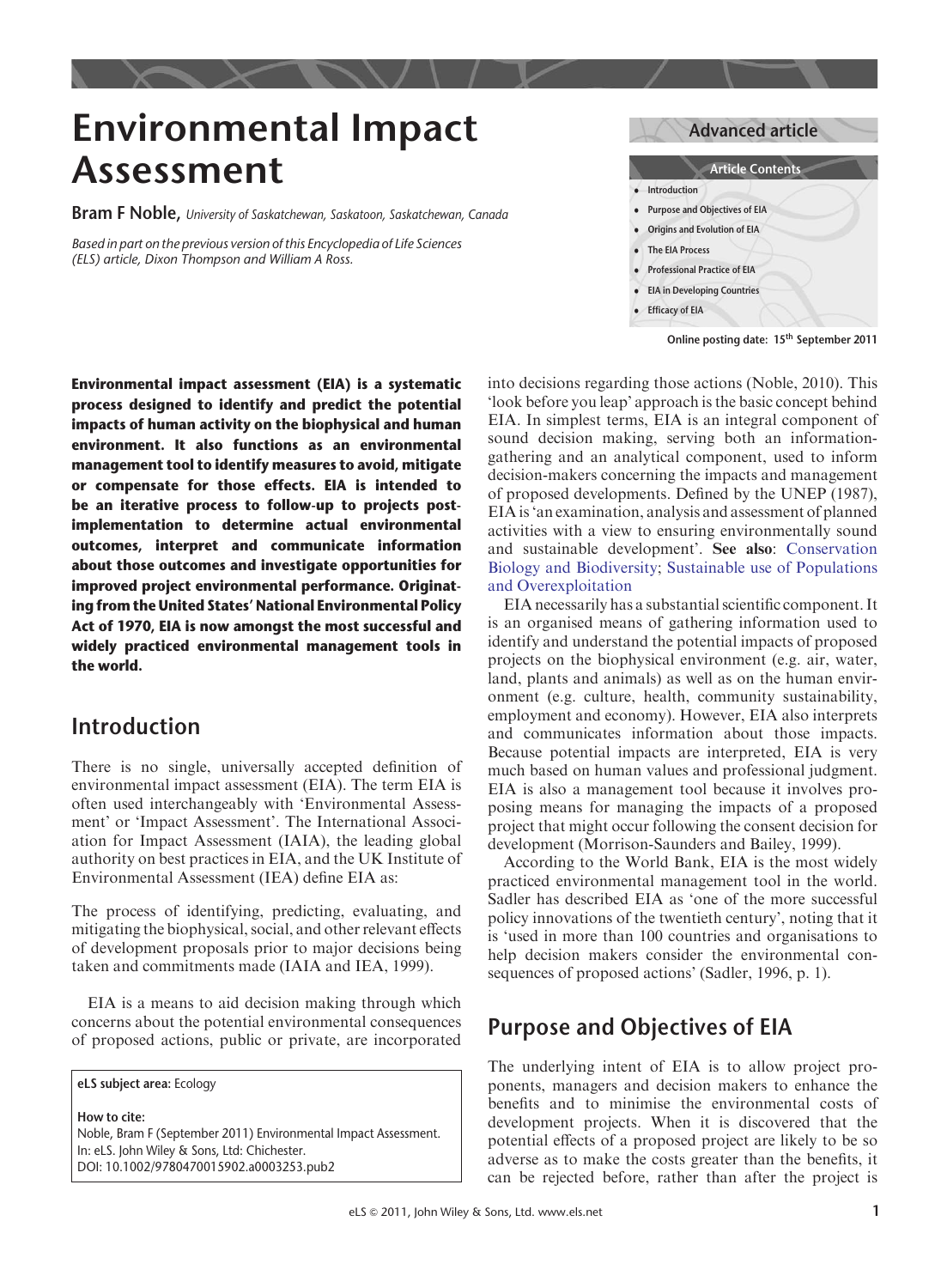constructed. In this sense, EIA is a planning and management tool for choosing and designing developments wisely. Its primary purpose is to facilitate the consideration of environment in planning and decision making and, ultimately, to make it possible to arrive at decisions and subsequent actions that are more environmentally sustainable.

EIA is also often viewed in a much broader context – as a means to influence government decisions and to provide an opportunity for public debate about the merits of a proposed development. Cashmore (2004) characterises EIA as operating along a broad spectrum of philosophies and values. At one end of this spectrum is the view that the scientific method provides the basis for EIA theory and practice and that in order to be credible the EIA process must be based on scientific objectives, modelling and experimentation, quantified impact predictions and hypotheses testing. At the other end of the spectrum is the view that EIA is a tool to empower local stakeholders and promote social justice and community self-governance.

In practice, EIA typically operates somewhere in between as an information provision and decision support process for the purposes of ensuring that environmental factors are explicitly addressed in decision-making processes concerning proposed developments; improving the design of proposed developments; anticipating, avoiding, minimising and offsetting adverse effects; and facilitating informed decisions about development. In doing so, EIA can help realise several broader and longer-term outcomes including protecting the productivity and capacity of natural and human systems; providing a means for public debate about the nature and direction of development; facilitating learning and environmental education; facilitating participatory approaches to development and decision making; and promoting development that is sustainable.

## Origins and Evolution of EIA

In the 1960s it became apparent that large industrial developments were having major adverse environmental impacts. Because of increasing environmental awareness due to Carson's Silent Spring (1962), the work of others such as Barry Commoner and Garret Hardin, and events such as Earth Day on 22 April 1970, attention became focused on what could be done to avoid the most obvious damage. A significant outcome was the United States' National Environmental Policy Act (NEPA), introduced in 1969 and becoming law in 1970, which set the first, legal foundation for EIA. Since NEPA, EIA has gone through a number of evolutionary phases in North America, a pattern repeated to varying degrees throughout the world (Wood, 1995). See also: [Carson, Rachel Louise](http://dx.doi.org/10.1038/npg.els.0003585)

During the early years of EIA, throughout the 1970s, the life sciences were the focus of many EIAs, because the most obvious impacts were changes in habitats and in fish and wildlife populations. EIAs were characterised by extensive inventories of the biophysical environment, requiring considerable time and resource investments. However, as baseline data became established, and with the introduction of scoping procedures in EIA, further environmental inventories became less essential because existing databases could be used and EIAs became more focused and sensitive to decision timelines. The focus shifted to the quality of the impact predictions, secondary and tertiary impacts and socioeconomic impacts. See also: [Conservation of Biodiversity](http://dx.doi.org/10.1038/npg.els.0003259)

Throughout the 1980s and into the early 1990s EIA experienced considerable international growth, due in part to a number of international events such as the 1987 World Commission on Environment and Development and the 1992 and 1997 Earth Summits, all of which fostered greater international awareness of EIA. During this period, EIA had begun to emerge as an integrated planning tool for decision making characterised by increasing awareness of the relationships between society and the biophysical environment. In more recent years, increasing emphasis has been placed on cumulative environmental effects and advancing EIA as a precautionary and adaptive approach to environmental management. In some jurisdictions, such as Canada, EIA is recognised as a tool to support decisions about development that are consistent with the principles of sustainable development.

Today, EIA is recognised as one of the more consistent and unquestionably powerful instruments for environmental management (Hanna, 2005). Introduced initially with a project-specific focus, EIA has triggered the development of many other forms of assessment and appraisal. These include social impact assessment, health impact assessment, ecological risk assessment and strategic environmental assessment for policies, plans and programmes.

### The EIA Process

EIA is often linked to the rationalist approach to planning and decision making, requiring a technical evaluation as the basis for objective decisions (Owens et al., 2004). Core to this approach is the assumption of a well-defined problem characterised by a range of options, complete information and objective decision makers. Although information in EIA is rarely value-free or complete, and is frequently constrained or shaped by political factors and societal interests, the rationalist approach remains a valid representation the framework within which EIA is often used as a tool for planning and decision making (Hanna, 2005).

The basic steps in undertaking an EIA include: (1) screening; (2) scoping; (3) impact prediction and evaluation; (4) mitigation; and (5) follow-up studies undertaken for those projects that proceed to implementation (see Figure 1). Information gained in the follow-up studies provides feedback to improve predictions and mitigation and management programmes, and opportunity to learn for subsequent project proposals and EIAs.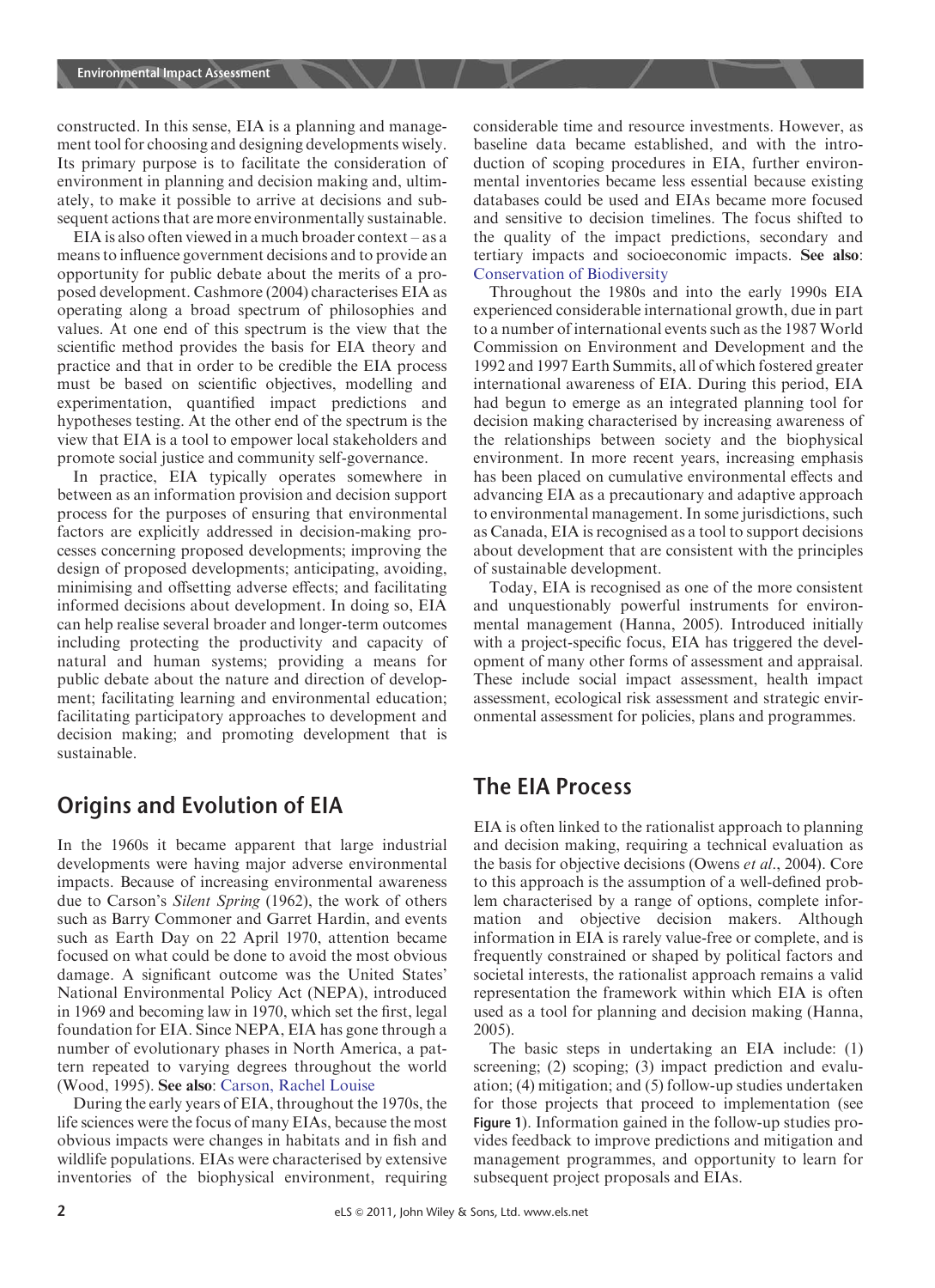

Figure 1 Generic environmental impact assessment process.

### Screening

Not all development proposals require EIA. Screening ensures that unnecessary assessments are not carried out but that developments warranting assessment are not overlooked. Screening simply refers to the narrowing of the application of EIA to those projects that require assessment because of perceived significant environmental effects or specific regulations. Projects with trivial impacts must be excluded, wheras major projects likely to have significant impacts must be examined in detail. Projects with modest impacts should be subject to a focused EIA directed at issues of concern to decision makers. In some jurisdictions, these focused EIAs are often called 'screening assessments' and are applied to routine project proposals, such as minor road extensions or river crossings, for which less rigorous assessment is required and significant impacts are unlikely should known mitigation practices be followed.

Screening as the trigger for EIA asks: Is an EIA required and, if so, to what extent? Screening will result in one of the following decisions: (1) no EIA is required; (2) EIA is required; (3) a limited EIA is required, consisting of a preliminary assessment or mitigation plan; or (4) further study is necessary, an initial environmental evaluation, to determine whether an EIA is required (Noble, 2010). Screening is the responsibility of the institution responsible for the EIA process. It is usually carried out by one or more of inclusion lists (lists of projects for which EIA is automatically required), exclusion lists (lists of projects automatically exempt from EIA requirements) or ad hoc (case by case) examinations of projects to see what their impacts are likely to be. Unfortunately, for economic, political and historical reasons, agriculture, fisheries, forestry and urbanisation projects are too often not required to do EIA, even though they can have major environmental and socioeconomic impacts (Duffy, 2004). See also: [Agri](http://dx.doi.org/10.1038/npg.els.0003254)[cultural Production](http://dx.doi.org/10.1038/npg.els.0003254); [Agricultural Systems: Ecology;](http://dx.doi.org/10.1038/npg.els.0003250) [For](http://dx.doi.org/10.1038/npg.els.0003293)[estry Management and Production](http://dx.doi.org/10.1038/npg.els.0003293)

The precautionary principle necessarily plays an important role in screening. The precautionary principle suggests that when scientific information is incomplete, but there is threat of adverse impacts, the lack of full certainty should not be used as a reason to preclude or to postpone actions to prevent harm. When there is uncertainty as to whether a proposed development is likely to cause adverse environmental effects, the lack of certainty should not be a reason for not requiring an EIA, or for not requiring mitigation and monitoring actions (IAIA, 2003).

#### Scoping

For those projects requiring EIA, it is essential to focus the EIA on those impacts that will make a difference to decisions about the proposed project. Scoping determines the important issues and parameters that should be addressed in EIA, establishes the spatial and temporal boundaries of the assessment and focuses the assessment on the relevant issues and concerns. Scoping is undertaken through consultations with scientific and technical specialists, with members of the affected public, with the project proponent and with interest groups. It identifies those components of the biophysical and human environment that may be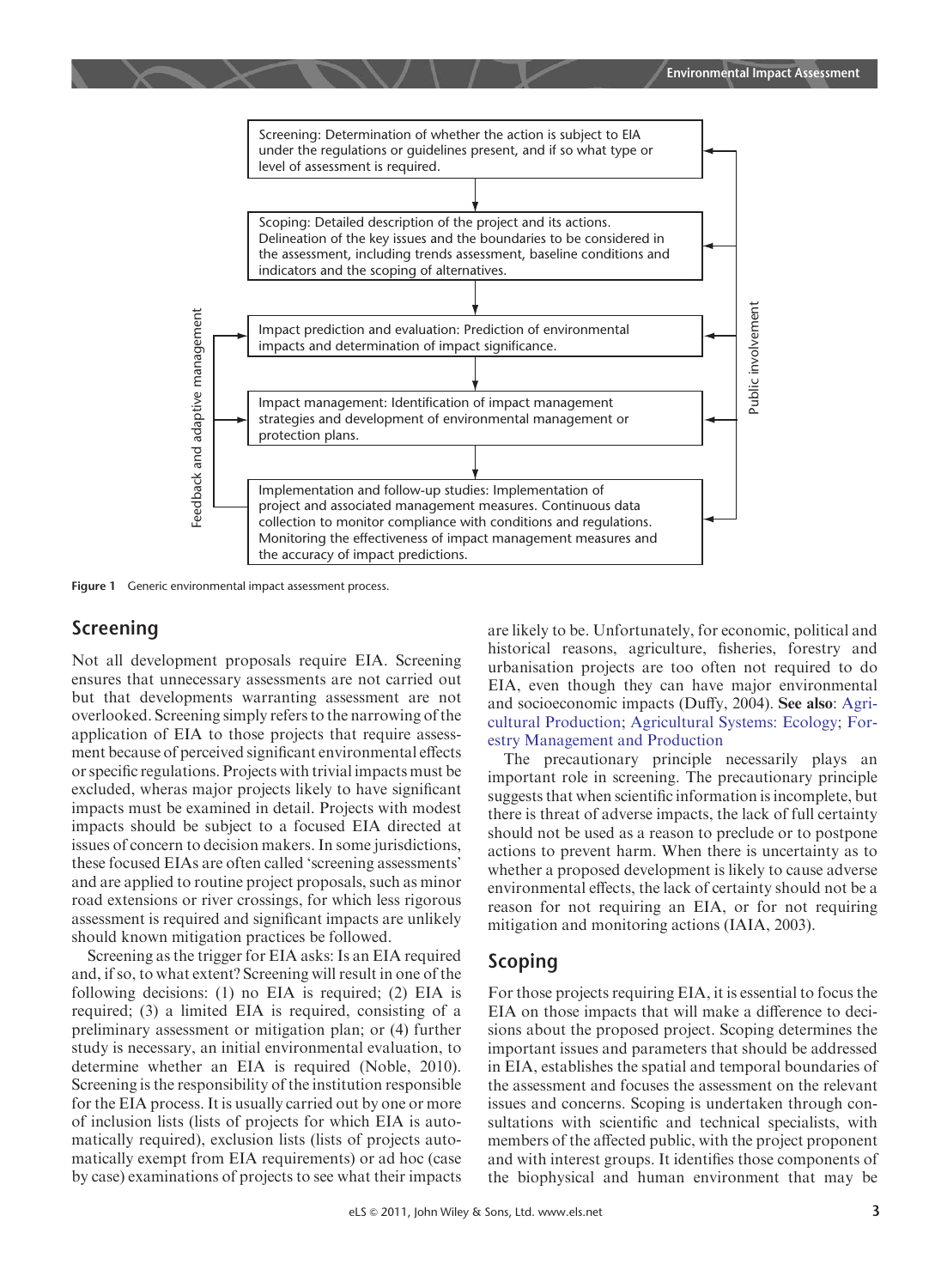affected by development and for which there is scientific, regulatory or public concern. These components are often called valued ecosystem components. In essence, scoping is about limiting the amount of information to be gathered for an EIA to a manageable level and identifying specific objectives and indicators to guide the assessment. This involves determining what elements of the project to assess, what environmental components are likely to be affected, how these environmental components have changed over time, what factors have driven such change and how these components may be affected by other actions or disturbances in the project environment.

A large volume of topics could be included in an EIA and a long list of techniques for collecting that data could be employed, including census data, historic records, land-use plans, field surveys and sampling procedures. The final determination of what must be addressed in the EIA must be that of the responsible administering authority. On the basis of the scoping exercise, the responsible authority issues terms of reference for the EIA that state what issues will be studied.

Though what is studied varies greatly from project to project, typical biophysical components often include species of concern, including endangered or threatened species and species used by local populations for hunting and gathering, surface and ground water quality and quality, habitat conditions, components of the atmospheric environment and various physical geography parameters including vegetation, landforms, soil and geological properties. Public perception and values often has significant influence on what components of the biophysical and human environment receive attention in EIA. For example, charismatic species such as grizzly bears, elk, bighorn sheep, whales and dolphins or commercially valuable species, are often perceived by the public to be much more important than amphibians or rodents, though the latter may be important ecological indicators and still warrant consideration in EIA for scientific reasons. For the human environment, baseline conditions, patterns and trends are often established for such parameters as community health, employment, social infrastructure, Aboriginal lands and cultural practices. See also: [Biodiversity – Threats](http://dx.doi.org/10.1038/npg.els.0003257)

#### Impact prediction and evaluation

What project impacts are predicted in EIA is very much determined by the scoping results. However, cause–effect relationships are not always known and many components of the natural and human environment are moving targets. As a result, predicting the potential impacts of a project is a complex task. Morris and Therivel (2001) suggest that impact prediction requires, at a minimum: (1) a sound understanding of the nature of the proposed undertaking; (2) knowledge of the outcomes of similar projects; (3) knowledge of past, present or approved projects whose impacts may interact with the proposed undertaking; and (4) information about environmental and socio-economic receptors and how they might respond to change. This information is normally achieved through scoping and baseline studies.

When predicting the impacts of a proposed development on those components of the natural and human environment identified during the scoping process, there are several impact characteristics that should be identified and documented including: (1) the nature of the predicted impact (e.g. whether it is positive, adverse, additive and antagonistic); (2) the temporal duration of theimpact; (3) magnitude, direction and spatial extent; (4) degree of reversibility; and (5) the likelihood that the predicted impact will actually occur.

Methods for predicting impacts are varied, reflecting both the wide variety of issues often dealt with in EIA and the variety of tasks needed to ensure credible EIA. Tools used for impact prediction cover a wide spectrum of economic, social, ecological and physical factors, and generally include models, extrapolation, experimental design, experience from similar projects elsewhere, expert judgement, scenario-based analysis and spatial analytical tools including Geographic Information Systems (Glasson et al., 1999; Harrop and Nixon, 1999). See also: [Ecological](http://dx.doi.org/10.1038/npg.els.0003270) [Modelling](http://dx.doi.org/10.1038/npg.els.0003270)

Having predicted the impacts, the significance of those impacts must be determined. Determination of impact significance essentially involves making judgments about the importance of environmental effects (Lawrence, 2007). Significance reflects the degree of importance placed on the effects in question and involves consideration of both the nature of the environmental effect itself and the importance or sensitivity of the affected environmental component (Noble, 2010). Only by determining the significance of impacts can one influence project decisions meaningfully. In particular, the choice of what impacts require mitigation to make the project acceptable can only be established through a determination of significance. Insignificant impacts should not generally require mitigation, but significant adverse impacts should be mitigated.

The significance of an impact is often determined by considering such factors as:

- . the intensity or concentration of the impact;
- the frequency or duration of the impact;
- . whether the impact is likely to occur at a broad spatial scale;
- irreversibility of the impact;
- the potential for cumulative environmental effects:
- . whether the impact will affect the resiliency of a socioeconomic system;
- . whether ecological functions will be affected or assimilative capacities exceeded;
- . compliance with standards or regulations;
- . societal importance and public concern about the affected component;
- . sensitivity, vulnerability or irreplaceability of the affected component; and
- . whether the impact can be appropriately mitigated or managed.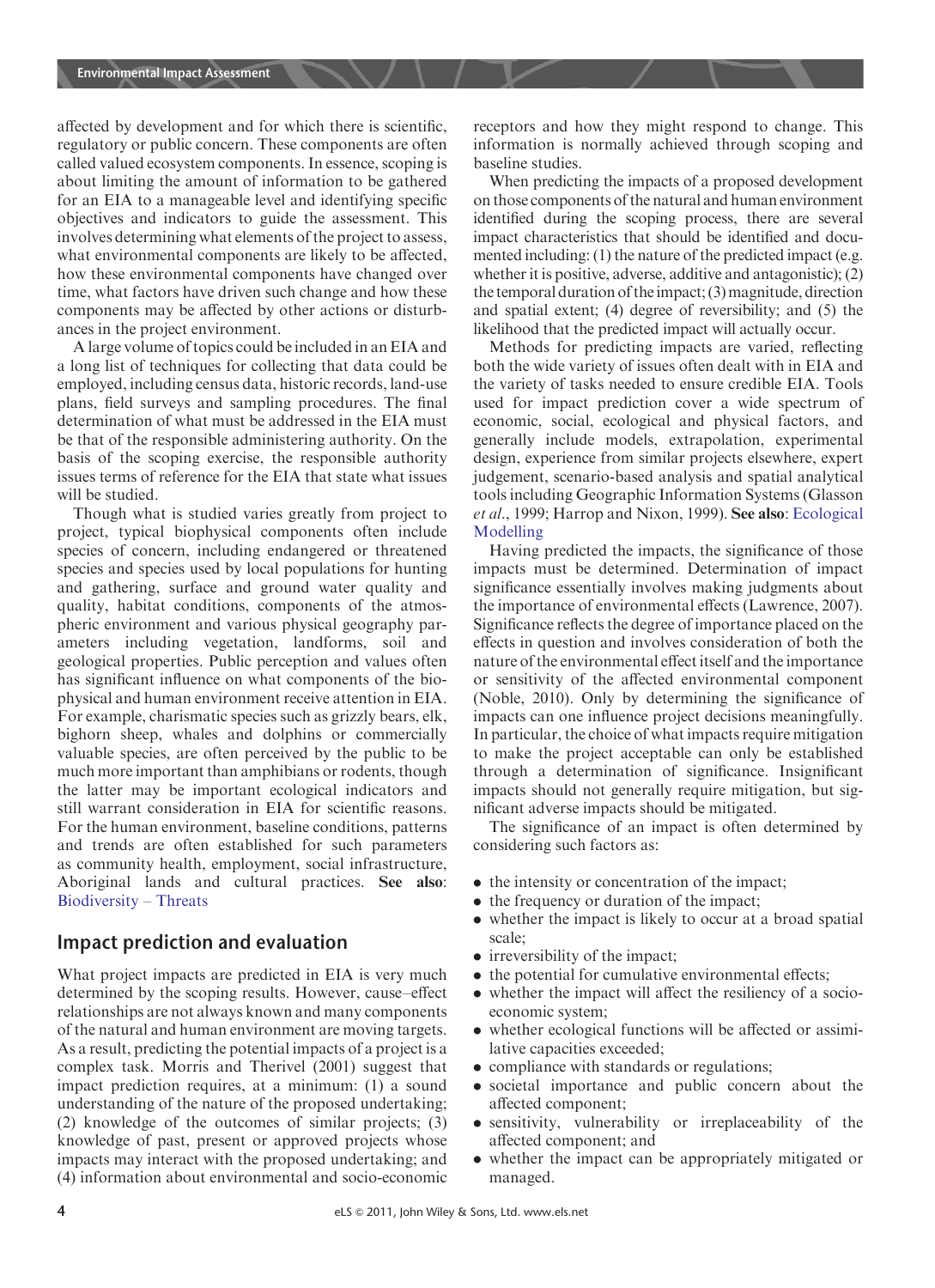

#### Impact management

Impact management is core to the EIA process. For those impacts that are deemed significant and adverse, it is important that they be managed to the point of public acceptability. This is most commonly done through changes to the project so that the impacts do not occur, are reduced in severity, or are otherwise mitigated to become less significant. Project redesign or adjustments to project operation are the usual tools of mitigation. Compensation can also be used to overcome or offset impacts. Compensation can be 'in kind', such as creation of new wetland habitat to replace wetland habitat lost due to the project, or financial or equivalent to those people who lose valued resources or who will experience adverse impacts as a result of the project, for example, building enhanced artificial breeding or spawning habitats. From a sustainability perspective, impact management can also take the form of creating or enhancing positive impacts, for example, employment creation, commitment to a greater percentage of local hiring or 'buy local' policies for construction materials to enhance the financial wellbeing of local businesses. The determination of potential impacts is often imprecise because of uncertainties surrounding such factors as the project's design and timetable or because of exogenous factors. Thus, impact management practices must be flexible enough to respond to unanticipated impacts as well as differences between the actual and predicted nature, level or significance of the impacts. See also: [Bioremediation](http://dx.doi.org/10.1038/npg.els.0000470); [Plant Reproduction](http://dx.doi.org/10.1038/npg.els.0002046); [Restoring](http://dx.doi.org/10.1002/9780470015902.a0020148) [Rivers and Streams;](http://dx.doi.org/10.1002/9780470015902.a0020148) [Wetlands](http://dx.doi.org/10.1038/npg.els.0003469)

#### Follow-up studies

For those projects that proceed to implementation following an EIA review, it is essential to ensure that predictions were accurate, that there were no unanticipated impacts, and that the environmental management and mitigation plans developed for the project were implemented and were effective. Follow-up studies transform EIA from a static assessment process to a dynamic environmental management process (Arts et al., 2001). In the absence of follow-up, the EIA exercise is little more than an expensive permit-granting exercise. Follow-up guidance published by the IAIA identifies four main components to follow-up studies:

- . Monitoring data collection before project implementation (baseline monitoring) and after project implementation (compliance and impact monitoring).
- . Evaluation determining conformance with standards, predictions or expectations as well as the environmental performance of the project itself.
- . Management making decisions and taking appropriate action in response to unanticipated impacts or other issues arising from monitoring and evaluation activities.
- . Communication informing stakeholders about the results of follow-up studies in order to provide feedback

on project implementation, impact management strategies, as well as feedback on EIA processes.

#### Public involvement

Engagement of the public is required in some form in most EIA systems around the world. There are also international provisions with respect to public involvement in EIA, including the 1991 Espoo Convention on Environmental Impact Assessment in a Transboundary Context and the 1998 Aarhus Convention on Access to Information, Public Participation in Decision Making and Access to Justice in Environmental Matters. Public involvement broadly refers to the involvement of individuals and groups that are positively or negatively affected by a proposed intervention subject to a decision-making process or are interested in it (André et al., 2006).

Public involvement should occur at all stages of the EIA process. Though public involvement may extend the time needed during the initial project planning and scoping phases, this initial investment is usually returned later in the process because it minimises or avoids potential conflicts (Noble, 2004). By involving the public in EIA it is possible to, among other things: (1) access a wide range of information, including traditional knowledge; (2) identify socially acceptable solutions; (3) ensure more balanced decision making; (4) minimise conflict and potential costly delays; (5) reduce the possibility of legal challenge; and (5) promote social learning.

Levels of public participation in EIA vary from passive participation or information reception (such as media releases or information bulletins), to participation through consultation (such as public hearings and open-houses), to interactive participation (such as workshops, negotiation or comanagement) (André et al., 2006). Different levels of public involvement may also be used throughout the EIA process, and different members of the public may need to be involved in different capacities at each stage of the EIA process from initial project notice and scoping to project approval and post-approval follow-up studies.

## Professional Practice of EIA

There are many professional roles for EIA practitioners: field work to complete the inventory, predicting, modelling and determining significance of impacts, designing and implementing mitigation and management measures, EIA administration, reviewing EIA documents, reviewing projects subject to EIA, project decision making and the preparation of EIAs. Consultants, and typically interdisciplinary teams of consultants, usually carry out the preparation of EIAs on behalf of project proponents. The interdisciplinary nature of the teams that carry out EIAs is of critical importance. The team must have access to the complete set of expertise necessary to carry out baseline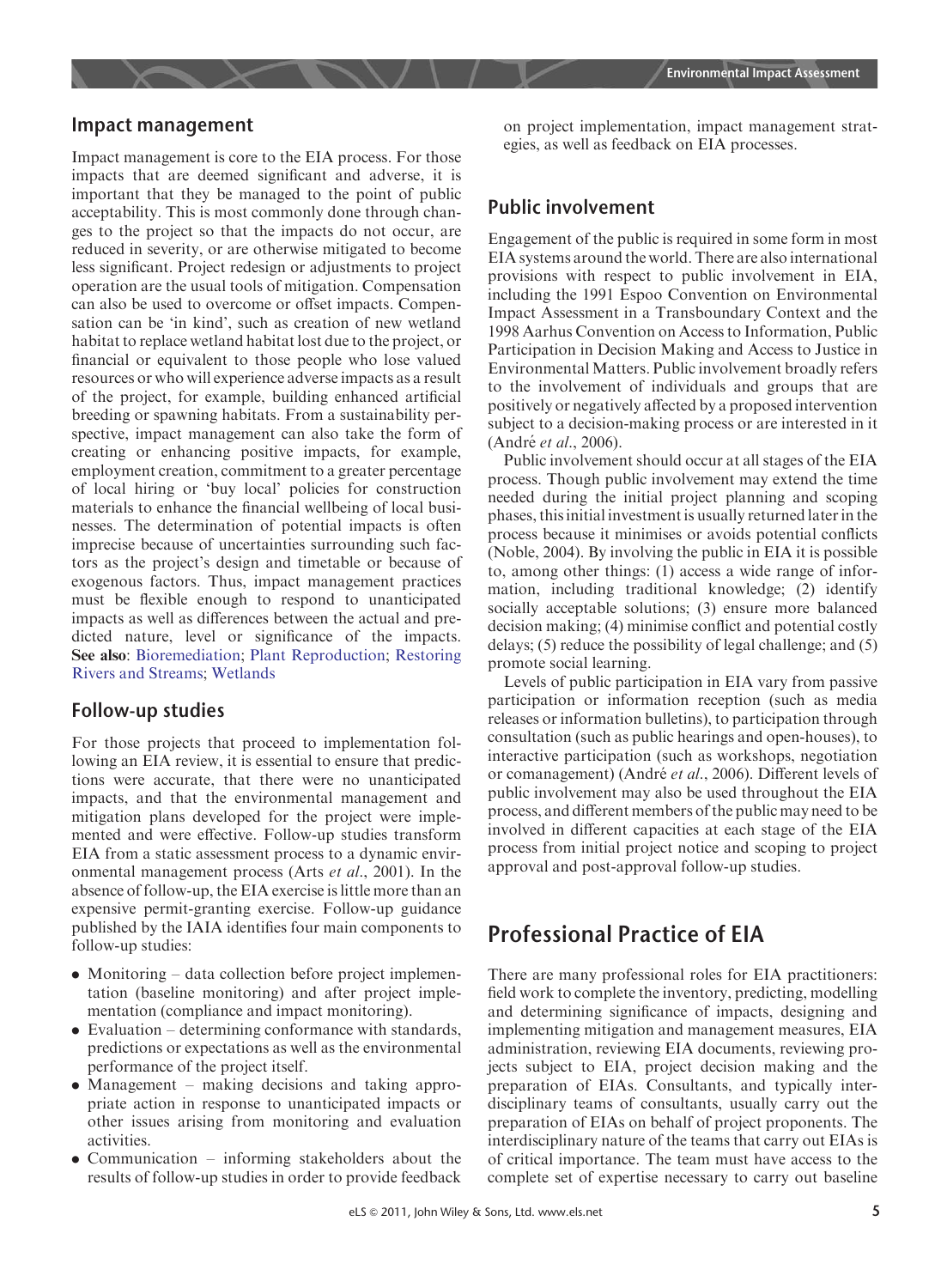studies, make predictions of impacts and assess them, propose mitigation and management measures, design follow-up procedures and involve the public. If important skills are lacking, critical impacts or possible mitigation measures can be missed, and conflict may arise amongst the affected public. To be successful, team leaders and team members will need teamwork skills, interdisciplinary skills and communications skills.

There is no internationally recognised certification for EIA professionals, though some jurisdictions do have certification requirements for EIA practitioners (e.g. South Africa), whereas many others recognise certain professional designations (e.g. professional biologist, geographer, engineer or geoscientist) but have no EIA certification requirements per se. There are, however, minimum international guidelines for EIA professionals. In 2006, the IAIA adopted 'Guidelines for Lead IA Practitioners'. The guidelines establish the minimum standards for the profession and differentiate between 'lead practitioner' and 'lead administrator'. For lead practitioner, included amongst the standards are that the practitioner hold a relevant university degree (such as in environmental studies, geography, ecology, biology, sociology, social anthropology, planning, engineering and landscape architecture), have at least 10 years of progressively senior experience in designing, undertaking and reporting on EIAs, have a thorough understanding of EIA methods, and a demonstrated ability to think holistically about the structure, functioning and performance of ecological, socio-economic and political systems. For lead administrator the standards are similar, but as opposed to knowledge of EIA methods there is a required knowledge of the relevant environmental and related institutions, legislation, policies and administrative procedures.

## EIA in Developing Countries

EIA in developing countries is practiced primarily for two reasons. The first is to comply with EIA provisions in the country; the second is to meet the EIA requirements of development aid agencies. EIA was introduced early in some developing countries, including Columbia (1974) and the Philippines (1977). It was not until well into the 1980s (e.g. Brazil, Indonesia, Mexico, Algeria and Turkey), however, and particularly so in the 1990s (e.g. Belize, Boliva, Gambia, Mongolia and Tunisa) that many developing countries established formal legislative bases for EIA or introduced EIA provisions into their existing environmental legislative frameworks.

The World Bank first introduced EIA requirements in 1989 for evaluating projects it was financing; the Asian Development Bank followed in 1993 with similar requirements (Harrop and Nixon, 1999). The Canadian International Development Agency also has EIA requirements for international investment and development projects and recently adopted a system of environmental assessment to address the potential environmental impacts associated with policy and programme decisions. One widely known review is the Three Gorges Dam on China's Yangtze River (Morrow and Morrow, 1997), commissioned by the World Bank and the Canadian International Development Agency (CIPM Yangtze Joint Venture, 1988). The Three Gorges Dam project proceeded in spite of knowledge of very large social and environmental impacts. See also: [Restoring Rivers and Streams](http://dx.doi.org/10.1002/9780470015902.a0020148)

EIA legislation in many developing countries is of high quality, much like legislation in developed countries. The main differences lie in implementation. It is widely recognised that EIA capacity in developing countries needs strengthening, especially within government agencies. However, EIA education and training opportunities at postsecondary institutions in developing countries is still relatively limited in comparison to opportunities at institutions in developed nations, particularly the United Kingdom, United States and Canada. Further, government policy is for economic development first and environmental protection later, failing to recognise the costs of such policies; project proponents rely on economic and engineering feasibility, and do not necessarily attempt to incorporate environmental liabilities until late in the project.

# Efficacy of EIA

Since it was first introduced in the early 1970s, EIA has long been recognised as one of the most important regulatory tools for environmental protection (Hickey et al., 2010). Stemming from reactive regulatory controls for environmental pollution, EIA has become a proactive tool for impact identification and mitigation of potentially adverse environmental effects. In recent years EIA has been applauded for being a more integrative (Gibson, 2002), more participative (Diduck and Sinclair, 2002), more comprehensive (Gibson, 2002) and more closely monitored environmental planning and management tool.

There are numerous success stories of EIA in improving project design and minimising and avoiding potentially adverse impacts. In one project, for example, a proposal for a bleached kraft pulp mill was reviewed on the Athabasca river system in western Canada. The proposed project would have been the cleanest bleached kraft pulp mill in the world at the time, based on the lowest emission of chlorinated organic compounds per unit of pulp produced. However, the EIA process identified residual environmental concerns with the emissions on the river system, namely bioconcentration, bioaccumulation and biomagnification of dioxins and furans in fish that could exceed concentrations acceptable to Health Canada for commercial sale of the fish, which led to a revised technology being proposed. The new technology reduced the chlorinated emissions by a further factor of 5, to 20% of the originally proposed values, and thus to a much more acceptable impact on the environment (Alberta-Pacific EIA Review Board, 1990). See also: [Ecophysiological](http://dx.doi.org/10.1038/npg.els.0003206) [Responses of Plants to Air Pollution](http://dx.doi.org/10.1038/npg.els.0003206)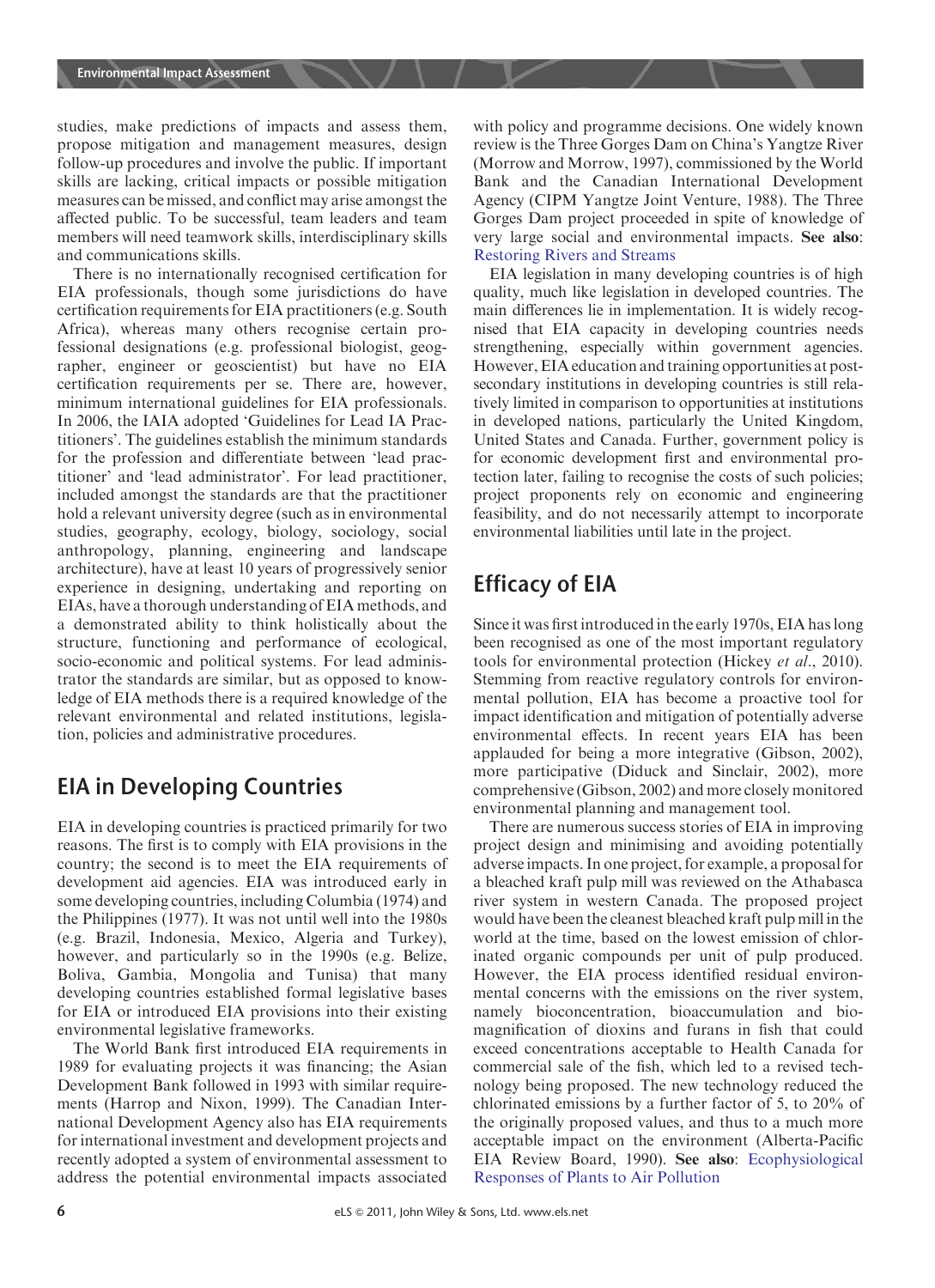A second example is the Hibernia offshore oil field, discovered on the Grand Banks of Canada's eastern continental shelf in 1979. Approval was granted for its development in 1986, with construction starting in 1990. A multiyear programme was established to monitor the effects of the construction of the offshore production platform at the near-shore construction site – an area rich in marine invertebrates, fish and marine mammals. The objectives of the monitoring programme included an assessment of the effectiveness of environmental protection and mitigation measures, providing early warning of undesirable change and assurance that impacts predicted in the EIA to be insignificant were in fact insignificant. For each measured variable a null hypothesis was developed stating that activities associated with site development and construction will not elevate the concentration or degree of the variable to a level which exceeds the maximum allowable effects level for that variable. Maximum allowable effects levels were based on national and international regulations, standards and guidelines for marine environmental components. Monitoring data were analysed by independent commercial and university laboratories. Findings from the analyses were that none of the null hypotheses could be rejected. In other words, mitigation measures implemented through the EIA resulted in the construction project having no adverse impacts on the marine environment beyond acceptable levels. A similar approach was adopted for the EIA monitoring programme for the offshore development phase of the Hibernia project, and subsequent offshore developments in the area – Terra Nova in 2002 and White Rose in 2005 (Storey and Noble, 2004). See also: [Marine Communities](http://dx.doi.org/10.1038/npg.els.0003175)

In a final example, in 1997 Voisey's Bay Nickel Company Limited submitted a proposal to develop a rich nickel– copper–cobalt deposit in eastern Canada. The public review panel commissioned for the EIA issued guidelines for the review in which the proponent was required to discuss explicitly the extent to which the project would make a positive overall contribution towards the attainment of ecological and community sustainability. This was the first major resource development project in Canada for which the impact statement guidelines for the project proponent explicitly identified the sustainability criterion; requiring a project proponent to go beyond minimising harm and ensuring maximise long-term, durable net gains. Construction of the project commenced in 2002.

It would be less than fair, however, to suggest EIA is an unqualified success. EIA can be quite ineffective if not used properly: (1) if proponents undertake EIA after the project is designed; (2) if scoping misses significant components and/or predictions of impacts are not accurate; (3) if decision makers fail to use EIA results in making development decisions; or (4) if the implementation of projects subject to EIA fails to follow through effectively with the sound environmental management plans developed through the EIA process. All of these problems have been experienced with EIA, and the efficacy of EIA has, on many occasions, been called into question. Of particular concern to the efficacy of EIA is the increasing streamlining of EIA processes and the lack of EIA application to small, seemingly insignificant and routine development actions (Seitz et al., 2011). The efficacy of EIA has been increasingly under the spotlight as many nations seek to increase their global economic competitiveness and streamline and simplify environmental regulation as a means to attract investment (Cashmore et al., 2010). This quest for increased efficiency in EIA, by either avoiding applications for small projects or deregulating to promote increased development investment, may be at the cost of sound environmental decision making in the long term.

### References

- Alberta-Pacific EIA Review Board (1990) The Proposed Alberta-Pacific Pulp Mill. Report of the EIA Board. Edmonton, Canada: Alberta Environment.
- André P, Enserink B, Connor D and Croal P (2006) Public Participation International Best Practice Principles. Special Publication Series 4. Fargo, ND: IAIA.
- Arts J, Caldwell P and Morrison-Saunders A (2001) Environmental impact assessment follow-up: good practice and future directions. Impact Assessment and Project Appraisal 19(3): 175–185.
- Carson R (1962) Silent Spring. New York: Houghton Mifflin.
- Cashmore M (2004) The role of science in environmental impact assessment: process and procedure versus purpose in the development of theory. Environmental Impact Assessment Review 24: 403–426.
- Cashmore M, Richardson T, Hilding-Rydevik T and Emmelin L (2010) Evaluating the effectiveness of impact assessment instruments: theorising the nature and implications of their political constitution. Environmental Impact Assessment Review 30: 371–379.
- CIPM Yangtze Joint Venture (1988) Three Gorges Feasibility Project, vols 1–11. Canadian International Development Agency and World Bank.
- Diduck AP and Sinclair AJ (2002) Public participation in environmental assessment: the case of the nonparticipant. Environmental Management 29(4): 578–588.
- Duffy P (2004) Agriculture, forestry and fisheries: the orphans of environmental impact assessment. Impact Assessment and Project Appraisal 22(3): 175-176.
- Gibson RB (2002) From Wreck Cove to Voisey's Bay: the evolution of federal environmental assessment in Canada. Impact Assessment and Project Appraisal 20: 151–159.
- Glasson J, Therivel R and Chadwick A (1999) Introduction to Environmental Impact Assessment: Principles and Procedures, Process, Practice and Prospects, 2nd edn. London: University College London Press.
- Hanna K (2005) Environmental Impact Assessment: Practice and Participation. Don Mills, ON: Oxford University Press.
- Harrop DO and Nixon AJ (1999) Environmental Assessment in Practice. Routledge Environmental Management Series. London: Routledge.
- Hickey GM, Brunet N and Allan N (2010) A constant comparison of the environmental assessment legislation in Canada. Journal of Environmental Policy and Planning 12(3): 315–329.